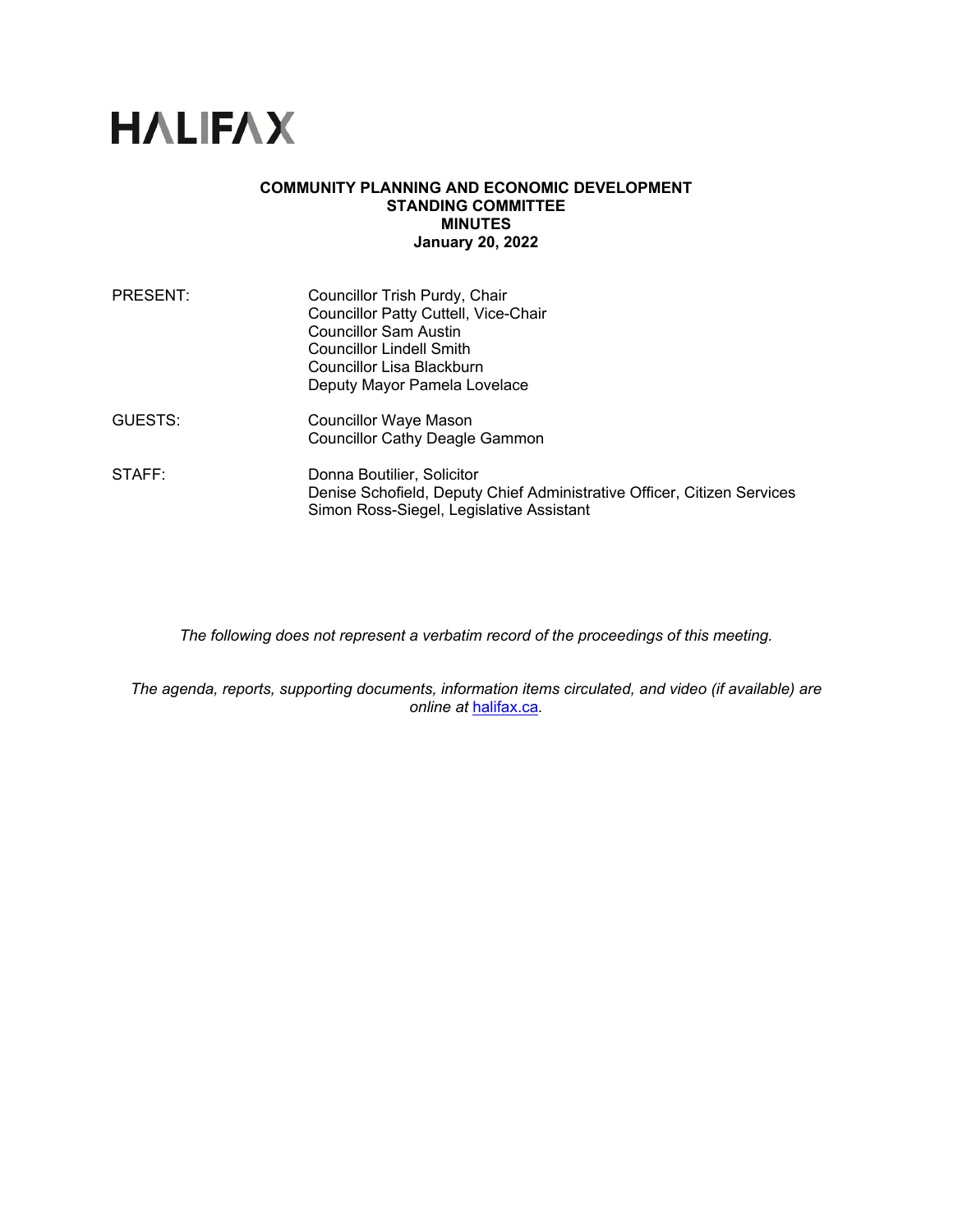*The meeting was called to order at 10:03 a.m., and recessed at 10:13 a.m. Standing Committee reconvened at 10:21 a.m. and recessed at 11:50 a.m. Standing Committee reconvened at 11:55 p.m. Standing Committee moved into an In Camera (In Private) session at 12:41 p.m. and reconvened at 12:57 p.m. Standing Committee adjourned at 12:59 p.m.* 

#### **1. CALL TO ORDER**

The Chair called the meeting to order at 10:03 a.m.

#### **1.1 ELECTION OF CHAIR AND VICE CHAIR**

Simon Ross-Siegel, Legislative Assistant called for nominations for the position of Chair of the Community Planning and Economic Development Standing Committee.

MOVED by Deputy Mayor Lovelace, seconded by Councillor Austin

#### **THAT Councillor Purdy be nominated for Chair of the Community Planning and Economic Development Standing Committee.**

#### **MOTION PUT AND PASSED.**

Councillor Purdy accepted the nomination for Chair.

Ross-Siegel called three times for any further nominations. There being none, Councillor Purdy was declared Chair of the Community Planning and Economic Development Standing Committee.

MOVED by Councillor Blackburn, seconded by Deputy Mayor Lovelace

#### **THAT nominations be closed.**

#### **MOTION PUT AND PASSED.**

Councillor Purdy called for nominations for the position of Vice Chair of the Community Planning and Economic Development Standing Committee.

MOVED by Councillor Austin, seconded by Deputy Mayor Lovelace

#### **THAT Councillor Cuttell be nominated for Vice Chair of the Community Planning and Economic Development Standing Committee.**

#### **MOTION PUT AND PASSED.**

Councillor Cuttell accepted the nomination for Vice Chair.

The Chair called three more times for any further nominations for the position of Vice Chair of the Community Planning and Economic Development Standing Committee. There being none, Councillor Cuttell was declared Vice Chair of the Community Planning and Economic Development Standing Committee.

MOVED by Councillor Austin, seconded by Deputy Mayor Lovelace

#### **THAT nominations be closed.**

#### **MOTION PUT AND PASSED.**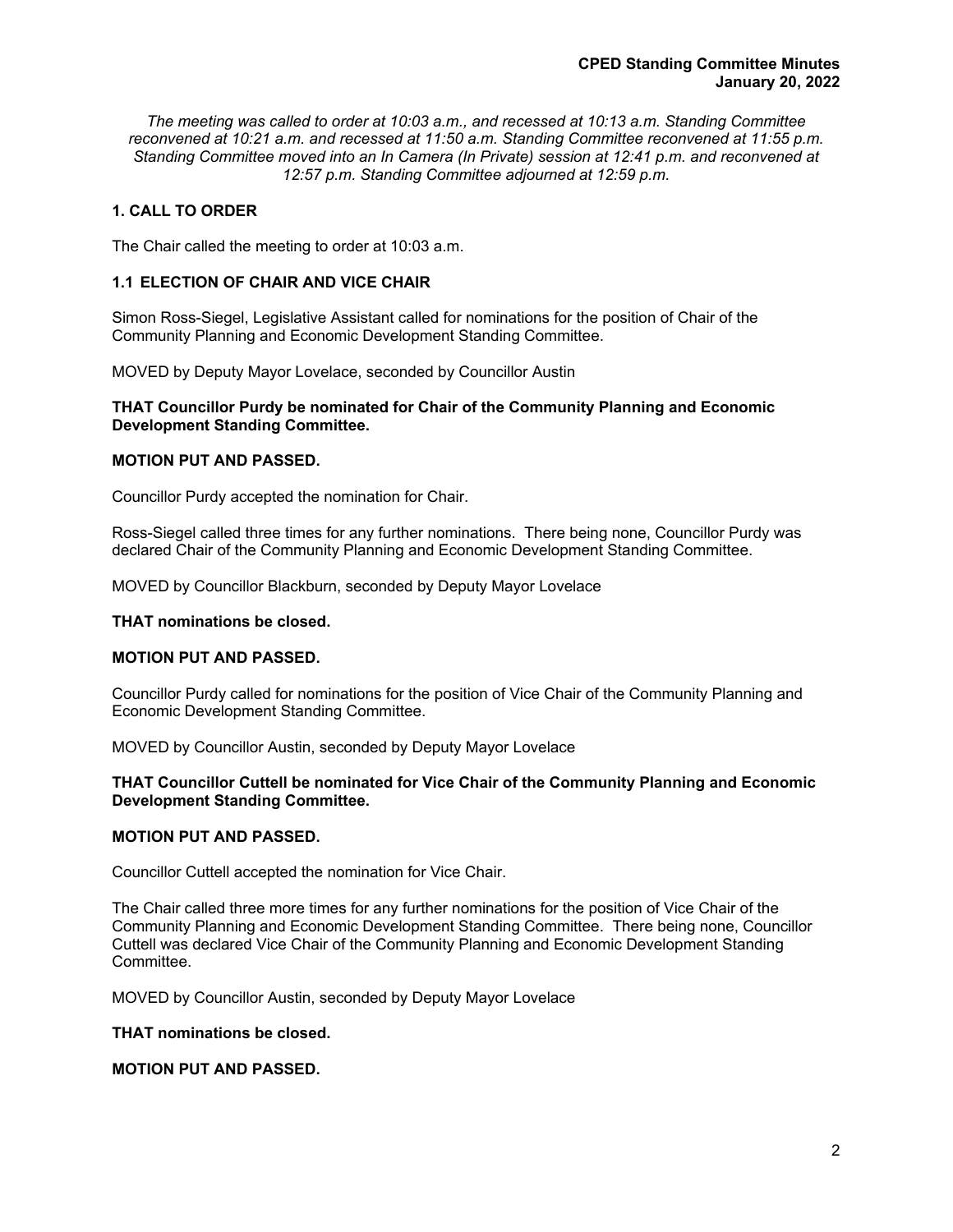#### **2. APPROVAL OF MINUTES – December 8, 2021**

MOVED by Councillor Blackburn, seconded by Deputy Mayor Lovelace

**THAT the minutes of December 8, 2021 be approved as presented.** 

#### **MOTION PUT AND PASSED.**

#### **3. APPROVAL OF THE ORDER OF BUSINESS AND APPROVAL OF ADDITIONS AND DELETIONS**

Additions: None

Deletions: None

As provided for in Section 37 (1) of Administrative Order One, Standing Committee requested that items 10.1 and 17. be considered prior to item 8.

MOVED by Deputy Mayor Lovelace, seconded by Councillor Austin

#### **THAT the agenda be approved as amended.**

#### **MOTION PUT AND PASSED.**

**4. BUSINESS ARISING OUT OF THE MINUTES – NONE 5. CALL FOR DECLARATION OF CONFLICT OF INTERESTS – NONE 6. MOTIONS OF RECONSIDERATION – NONE 7. MOTIONS OF RESCISSION – NONE** 

## **8. CONSIDERATION OF DEFERRED BUSINESS**

#### **8.1 Halifax Common Master Plan**

The following was before the Standing Committee:

- A staff recommendation report dated November 4, 2021
- Correspondence submitted by Peggy Cameron, Phyllis Cox, William White, Louise Burchell, Bruce Smith, Cléo Burke, Dawn Davis, Grant Curtis, Alex Watters, Silver Frith, Andréa Lussing, Sarah Jane Blenkhorn, Patricia Brennan-Alpert, Betsy Chambers, K. MacLean, Kirsten Saliani, Tom Bell, Crane Stookey, Claire McNeil, Sheena MacKenzie, Louis Lemoine, Molly DeShong, Anne Shannon, Hugh and Dorothy Owens, Vern and Judy Hicks, Shirley Dean, Aurora Feletti, Peter McCurdy, Paul Routhier, Lily Barraclough, Gilliam Webster, Tim Leary, Wendy Scott, Alan, Fine, Harold LeBlanc, Marie Welton, Alan Collins, Karen Embree, Jessica Winton, Laurie MacKay, Michael Bolton, Caroline Anderson, Margaret Donahoe, David Garrett, Brenda Ryan, Kerstin Martin, Lesley Anna Patten, Julie DuBose, Judith Fingard, Howard Epstein, Catherine Kingston, Sharon Ross, Beverly Miller, Suzanne Townsend, Marilynne Bell, Alex Connolly, Elizabeth McCarthy, and Julie Post

Motion on the floor from the December 8, 2021 meeting of the Standing Committee:

MOVED by Councillor Smith, seconded by Councillor Cuttell

#### **THAT Community Planning and Economic Development Standing Committee recommend that Regional Council:**

**1. Repeal the 1994 Halifax Common Plan and adopt the Halifax Common Master Plan (Master Plan) as contained in Attachment A of the November 4, 2021 report, as a guiding document for open space planning, management, and development within the Halifax Common; and** 

**2. Direct the Chief Administrative Officer to undertake periodic reviews at least every five years of the Master Plan for any updates.**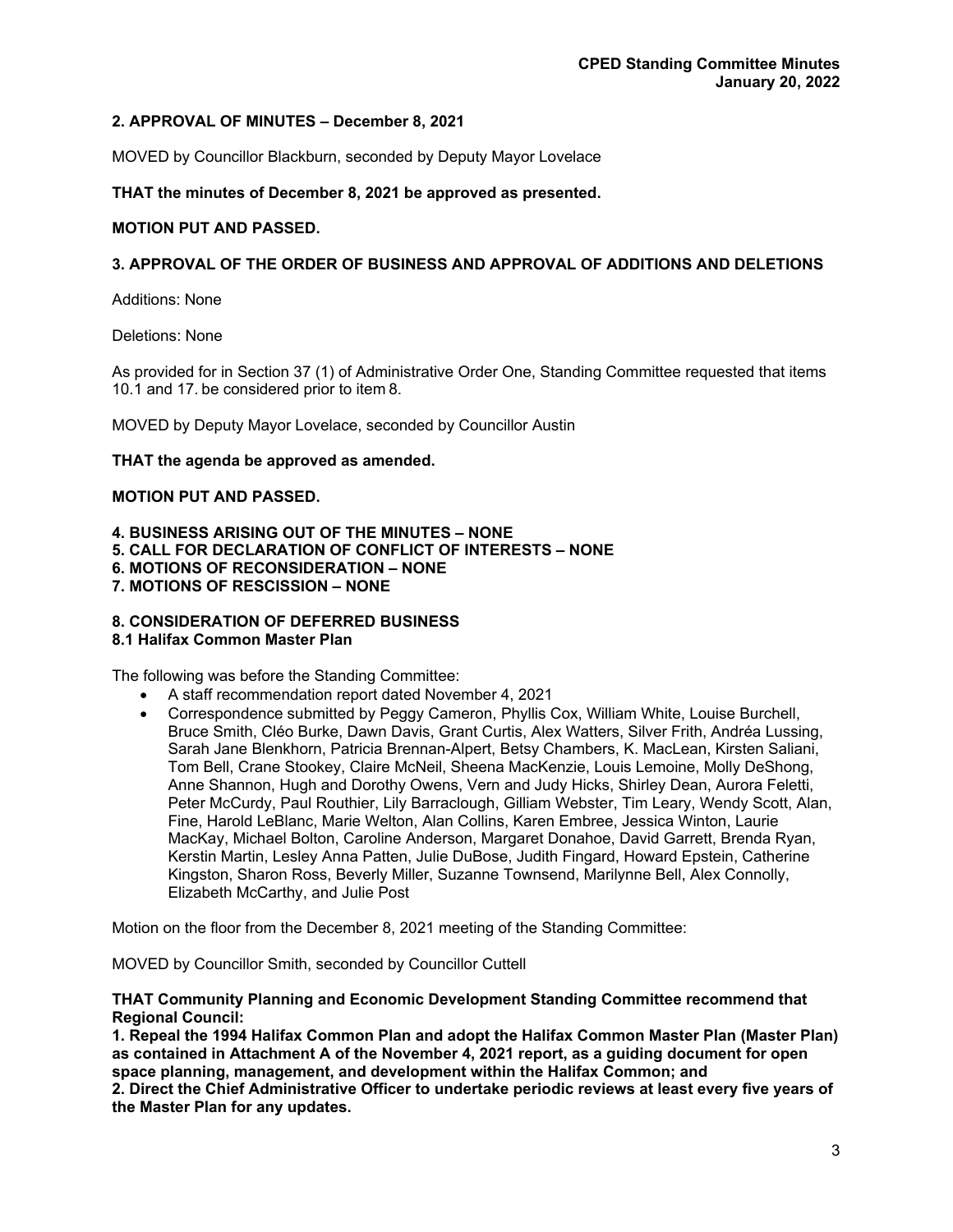Richard Harvey, Manager of Policy & Planning, answered questions of clarification from members of the Standing Committee.

Deputy Mayor Lovelace proposed an amendment to consolidate elements of the Halifax Common Master Plan and the Halifax Common Report as well as to further opportunities for further public engagement.

MOVED by Deputy Mayor Lovelace, seconded by Councillor Austin

#### **THAT Community Planning and Economic Development Standing Committee amend to the motion to read:**

#### **3. Direct the Chief Administrative Officer to prepare a supplementary report to include:**

- **(a) Developing a consolidated plan**
- **(b) Opportunities for further public engagement**
- **(c) Timelines on further development and consultation on Wanderer's Block**

Councillor Blackburn proposed the addition of a clause to recommend approving the plan in principle. As provided for in section 53 (2) of Administrative Order One, Respecting the Procedures of the Council, the amendment was accepted as friendly.

The motion as amended now read:

**THAT Community Planning and Economic Development Standing Committee amend to the motion to read:** 

**3. Direct the Chief Administrative Officer to prepare a supplementary report to include** 

- **(a) Developing a consolidated plan**
- **(b) Opportunities for further public engagement**
- **(c) Timelines on further development and consultation on Wanderer's Block**

#### **4. Approve the plan in principle and direct the Chief Administrative Officer to prepare a final consolidated plan for adoption by Council**

Councillor Smith proposed the addition wording for clause 3 to specify the recommendation to develop a consolidated plan to outline the implementation and timelines regarding the detailed business plan. As provided for in section 53 (2) of Administrative Order One, Respecting the Procedures of the Council, the amendment was accepted as friendly.

The motion as amended now read:

**THAT Community Planning and Economic Development Standing Committee amend to the motion to read:** 

**3. Direct the Chief Administrative Officer to prepare a supplementary report to include** 

- **(a) Developing a consolidated plan that outlines the implementation and timelines regarding the detailed business plan**
- **(b) Opportunities for further public engagement**
- **(c) Timelines on further development and consultation on Wanderer's Block**

**4. Approve the plan in principle and direct the Chief Administrative Officer to prepare a final consolidated plan for adoption by Council** 

MOVED by Deputy Mayor Lovelace, seconded by Councillor Cuttell

**THAT Community Planning and Economic Development Standing Committee extend the meeting time one hour pursuant to Administrative Order One, Section 34.** 

**MOTION PUT AND PASSED.**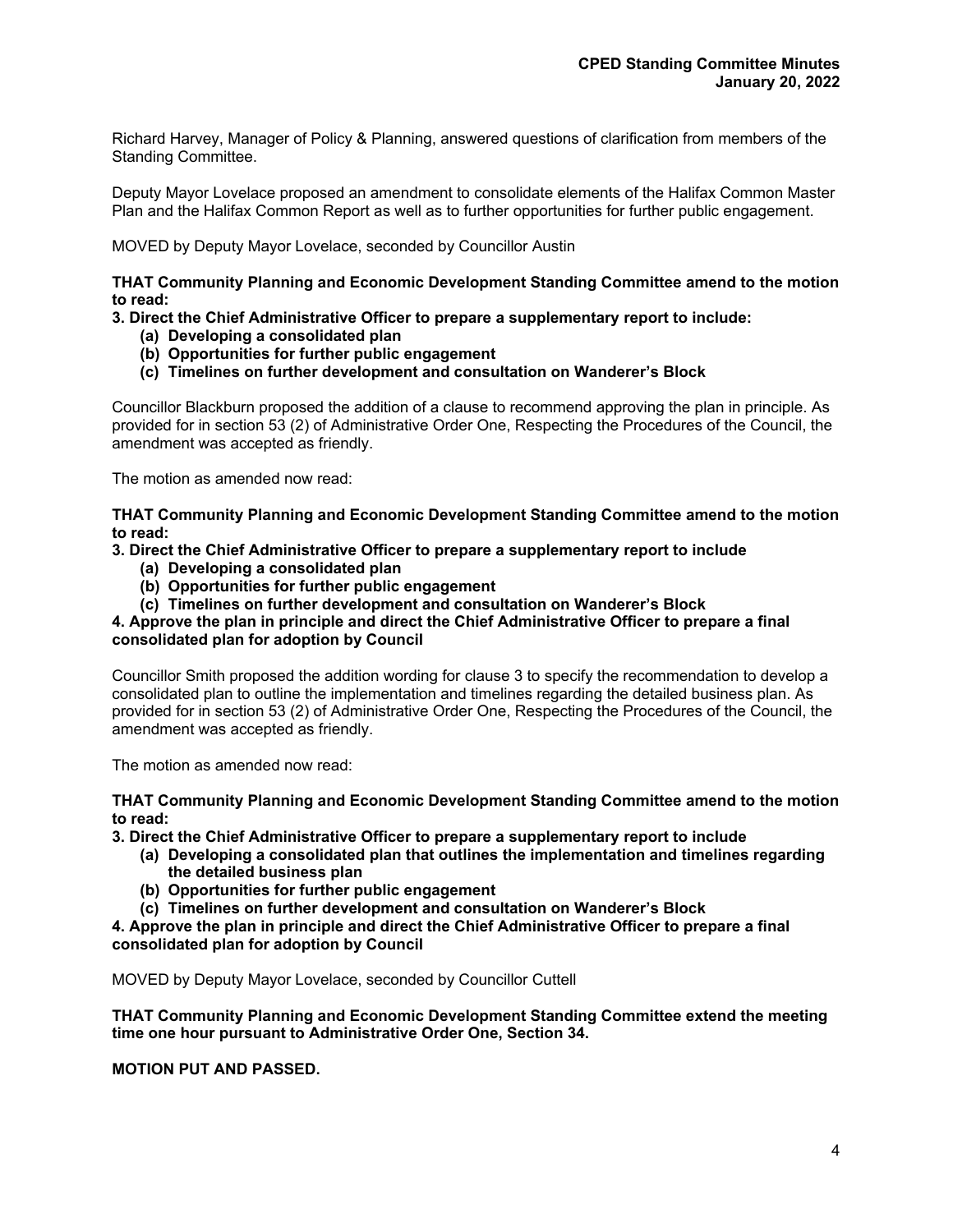Deputy Mayor Lovelace proposed several changes to the wording of the proposed amendment to eliminate potential redundancies from the recommendations and the addition of wording to clause 1. As provided for in section 53 (2) of Administrative Order One, Respecting the Procedures of the Council, the amendment was accepted as friendly.

The motion as amended now read:

**…** 

**THAT Community Planning and Economic Development Standing Committee amend to the motion to read:** 

**1. Repeal the 1994 Halifax Common Plan and adopt the Halifax Common Master Plan (Master Plan) in principle as a guiding document as contained in Attachment A of the November 4, 2021 report, as a guiding document for open space planning, management, and development within the Halifax Common; and** 

**3. Direct the Chief Administrative Officer to prepare a supplementary report to include:** 

**(a) Opportunities for further public engagement** 

**(b) Timelines on further development and consultation on Wanderer's Block** 

**4. Approve the plan in principle and direct the Chief Administrative Officer to prepare a final consolidated plan for adoption by Council.** 

#### **MOTION TO AMEND PUT AND PASSED.**

The motion as amended now read:

**THAT Community Planning and Economic Development Standing Committee recommend that Regional Council:** 

**1. Repeal the 1994 Halifax Common Plan and adopt the Halifax Common Master Plan (Master Plan) in principle as a guiding document as contained in Attachment A of the November 4, 2021 report, as a guiding document for open space planning, management, and development within the Halifax Common; and** 

**2. Direct the Chief Administrative Officer to undertake periodic reviews at least every five years of the Master Plan for any updates.** 

**3. Direct the Chief Administrative Officer to prepare a supplementary report to include:** 

**(a) Opportunities for further public engagement** 

**(b) Timelines on further development and consultation on Wanderer's Block** 

**4. Approve the plan in principle and direct the Chief Administrative Officer to prepare a final consolidated plan for adoption by Council.** 

#### **MOTION PUT AND PASSED.**

#### **9. NOTICES OF TABLED MATTERS – NONE**

# **10. CORRESPONDENCE, PETITIONS & DELEGATIONS**

#### **10.1 Correspondence**

The Legislative Assistant noted that the Municipal Clerk's Office received correspondence relating to item 8.1, which was circulated to members of the Standing Committee.

For a detailed list of the correspondence received, refer to the specific item.

#### **10.2 Petitions – None**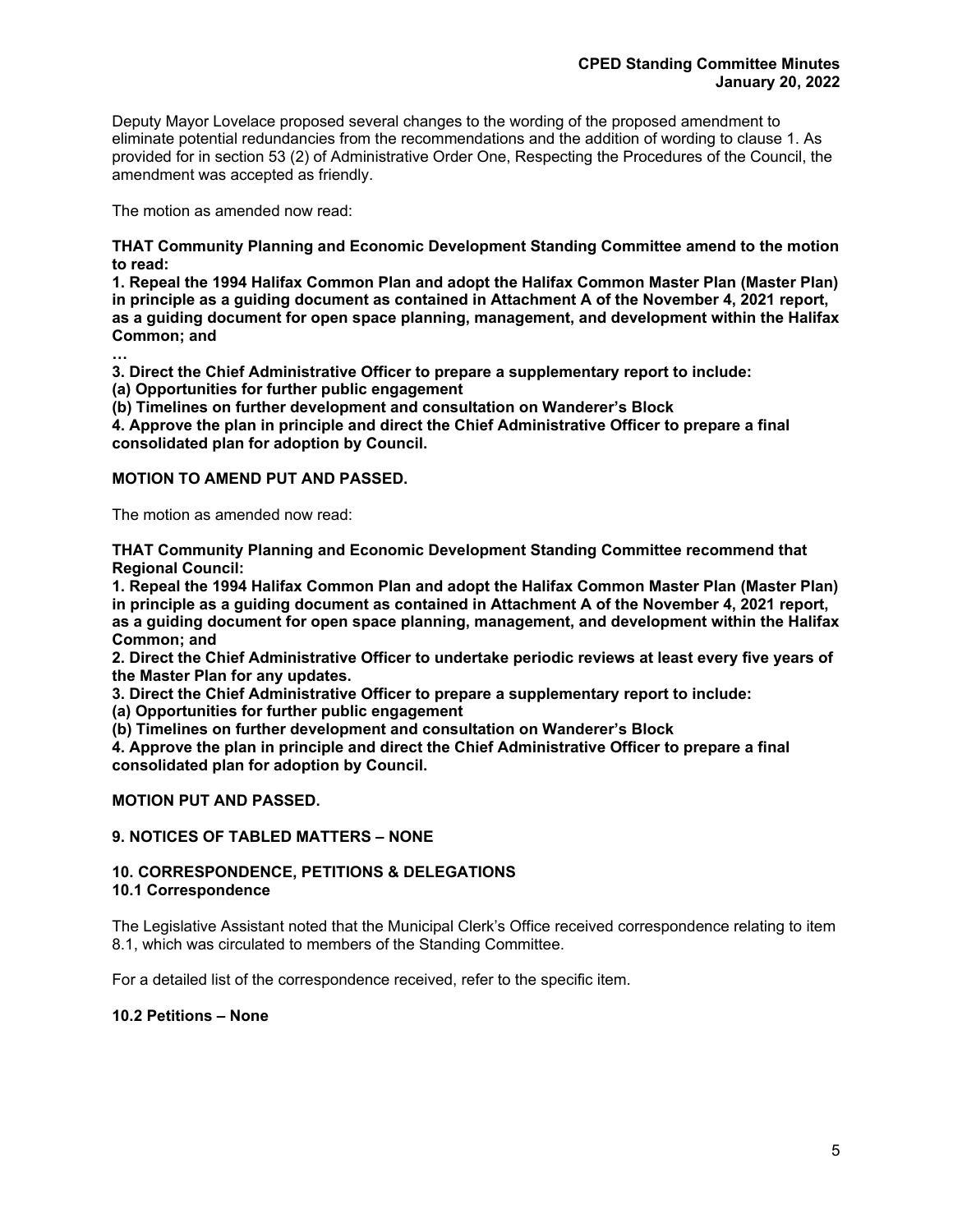#### **10.3 Presentations**

**10.3.1 Every One Every Day Kjpuktuk Project Update –** *Aimee Gasparetto, Program Director, Wije'winen* 

The following was before the Standing Committee:

- A presentation request dated October 26, 2021
- A presentation on the Every One Every Day Kjpuktuk Project
- A handout

Aimee Gasparetto, Program Director, Wije'winen, and Wyatt White, Program Co-director, provided the Standing Committee with a presentation on the Every One Every Day Kjpuktuk project and the implementation of the program in the Wije'winen centre. Gasparetto answered questions from members of Standing Committee.

The Chair thanked Gasparetto for the presentation.

#### **11. INFORMATION ITEMS BROUGHT FORWARD – NONE**

#### **12. REPORTS – NONE**

#### **13. MOTIONS 13.1 Councillor Austin: Heritage Grant Program Review**

The following was before the Standing Committee:

A Request for Consideration form

MOVED by Councillor Austin, seconded by Councillor Cuttell

**THAT Community Planning and Economic Development Standing Committee request a staff report to review AO-2014-002-ADM the Heritage Incentives Administrative Order, and provide recommendations regarding possible amendments to the maximum amounts available to eligible property owners, the eligibility criteria, and the overall annual budget of the program. The resulting staff report to proceed first to the Heritage Advisory Committee for consideration.** 

Councillor Austin spoke to the Standing Committee about the motion. This motion emerges from a discussion at Regional Council regarding the efficacy of the current incentive program.

#### **MOTION PUT AND PASSED.**

#### **14. IN CAMERA (IN PRIVATE)**

MOVED by Deputy Mayor Lovelace, seconded by Councillor Blackburn

**THAT Community Planning and Economic Development Standing Committee convene to In Camera (In Private) to discuss Item 14.1 PERSONNEL MATTER.** 

#### **MOTION PUT AND PASSED.**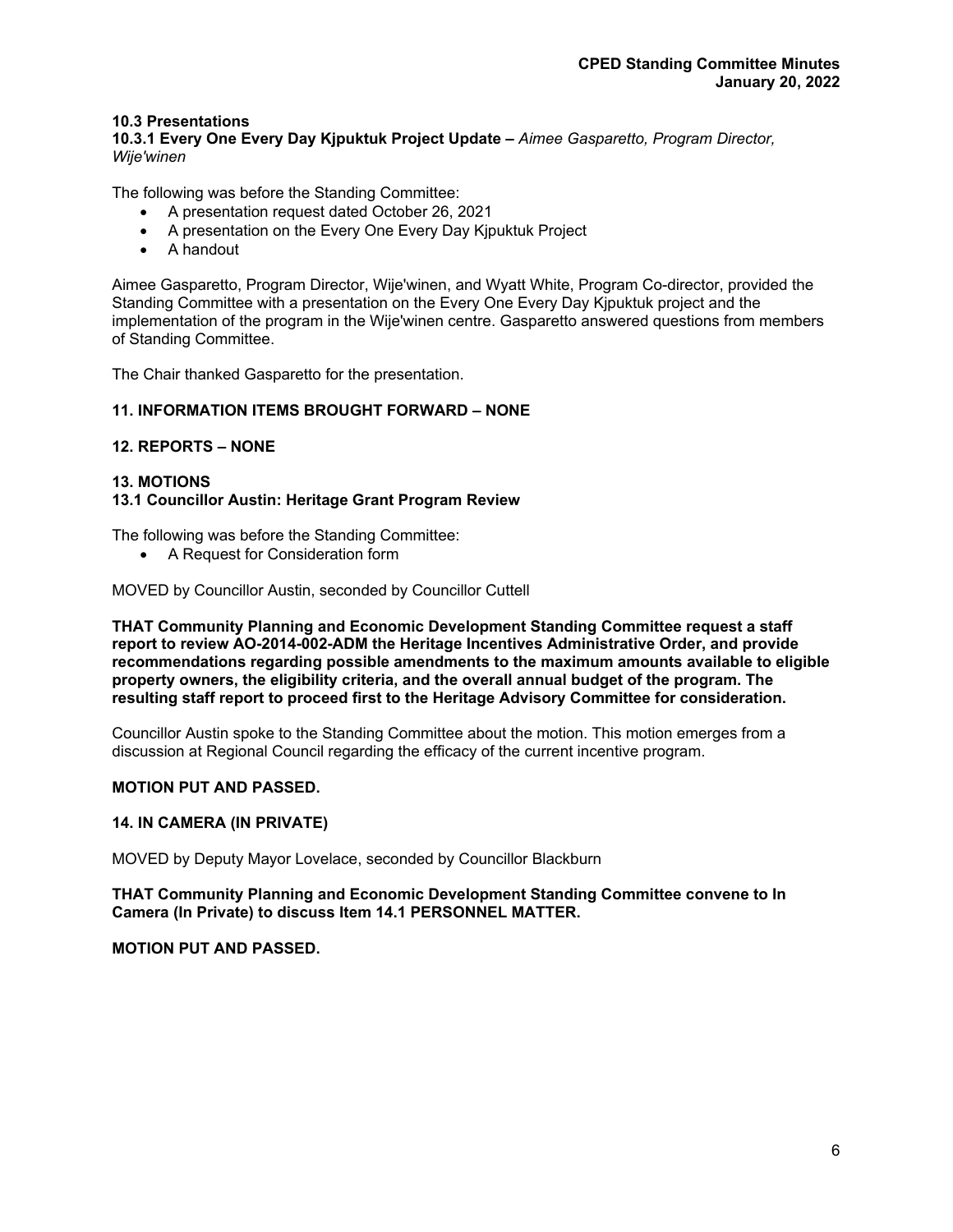#### **14.1 PERSONNEL MATTER**

The following was before the Standing Committee:

A private and confidential staff recommendation report dated December 14, 2021

This matter was dealt with In Camera (In Private) and ratified in public as follows:

MOVED by Councillor Austin, seconded by Deputy Mayor Lovelace

**THAT Community Planning and Economic Development Standing Committee: 1. Adopt the recommendations as outlined in the private and confidential staff report dated December 14, 2021; and 2. Direct that the staff report dated December 14, 2021 be maintained as private and confidential.** 

#### **MOTION PUT AND PASSED.**

**15. ADDED ITEMS – NONE** 

#### **16. NOTICES OF MOTION – NONE**

#### **17. PUBLIC PARTICIPATION**

**Howard Epstein**, a representative of the Friends of the Halifax Common, expressed concerns regarding the Halifax Common Master Plan, including concerns that the public engagement conducted to form the document preceded the Covid-19 pandemic which saw significant changes in the use of the Halifax Common. The speaker encouraged Standing Committee to defeat the staff recommendation and direct the Chief Administrative Officer to undertake further public consultation.

**Beverly Miller**, a representative of the Friends of the Halifax Common, expressed concerns regarding the Halifax Common Master Plan. The speaker read sections of the Halifax Common proclamation and section of the Halifax Charter regarding the Halifax Common. The speaker encouraged Standing Committee to defeat the staff recommendation and direct the Chief Administrative Officer to undertake further public consultation.

**Angie Holt**, Executive Director & Head Coach of the Halifax Lancers, expressed concerns regarding the Halifax Common Master Plan, in particular the potential impact of the Master Plan on the Halifax Lancers programing. The speaker encouraged Standing Committee to defeat the staff recommendation and direct the Chief Administrative Officer to undertake further public consultation. Responding to questions from Standing Committee, the speaker noted that while the staff report does address some concerns, there are outstanding concerns that the language of the staff report will not be incorporated into the Master Plan itself.

**David Garrett**, a representative of the Friends of the Halifax Common, expressed concerns regarding the Halifax Common Master Plan. The speaker noted several specific concerns which the speaker also outlined in correspondence submitted to the Standing Committee. The speaker encouraged Standing Committee to defeat the staff recommendation and direct the Chief Administrative Officer to undertake further public consultation.

The Chair noted that there were no other registered public speakers and closed public participation.

#### **18. DATE OF NEXT MEETING – February 17, 2022**